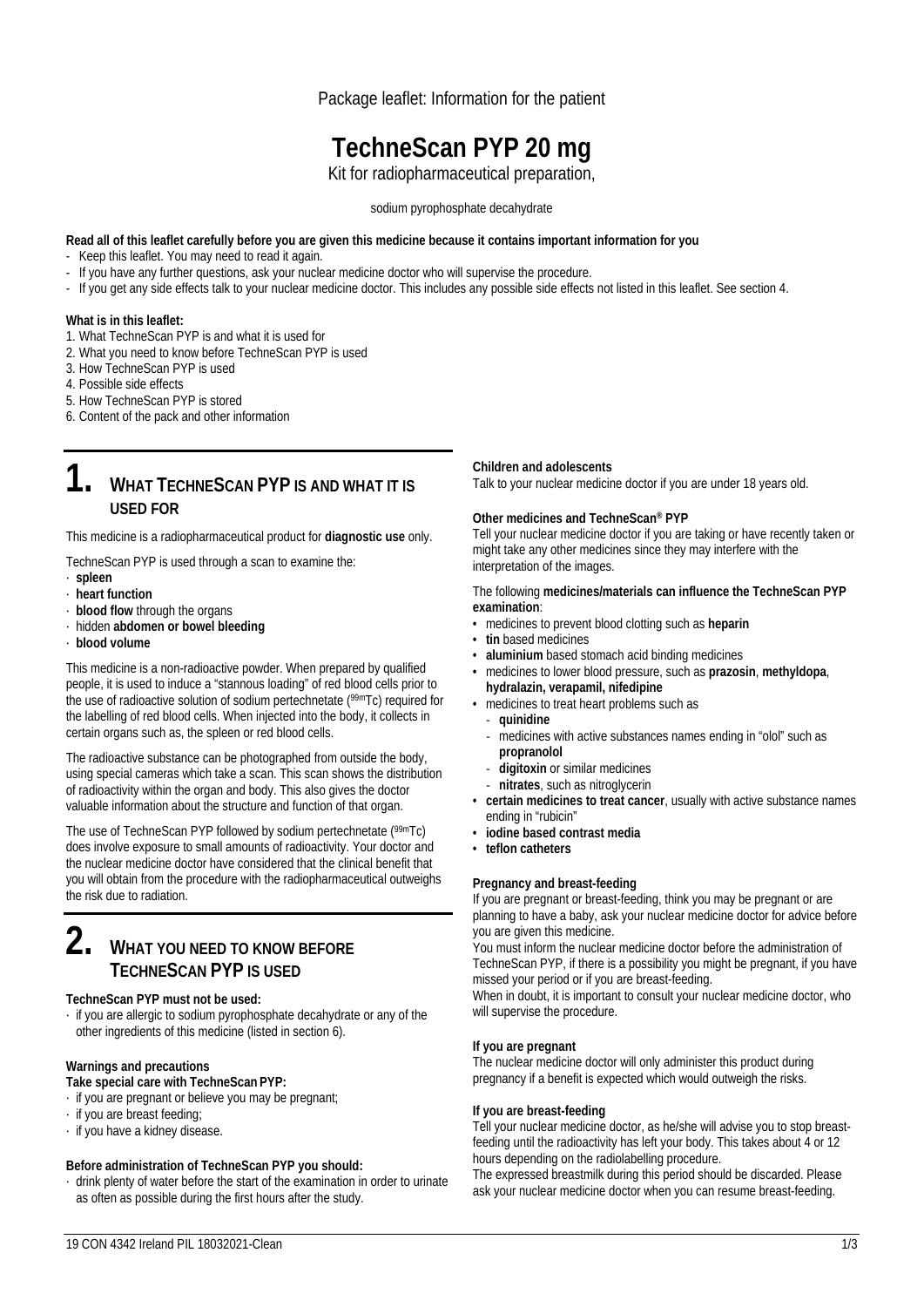Moreover, you may need to avoid close contact with your baby during 2 hours after the procedure.

#### **Driving and using machines**

It is considered unlikely that TechneScan PYP will affect your ability to drive or to use machines.

#### **TechneScan PYP contains sodium**

This medicine contains less than 1 mmol sodium (23 mg) per vial, that is to say essentially 'sodium-free'.

# **3. HOW TECHNESCAN PYP IS USED**

There are strict laws on the use, handling and disposal of radiopharmaceutical products. TechneScan PYP will only be used in a specialised, controlled areas. This product will only be handled and given to you by people who are trained and qualified to use it safely. These persons will take care for the safe use of this product and will keep you informed of their actions.

The nuclear medicine doctor supervising the procedure will decide on the quantity of TechneScan PYP to be used in your case. It will be the smallest quantity necessary to get the desired information.

The quantity to be administered usually recommended for an adult ranges from 1-925 MBq (megabecquerel, the unit used to express radioactivity), which is injected into a vein. This may be done directly (*in vivo* labelling method) or after being mixed with a sample of your blood(*in vitro* labelling method).

#### **Use in children and adolescents**

In children and adolescents, the quantity to be administered will be adapted to the child's weight.

#### **Administration of TechneScan PYP and conduct of the procedure**

TechneScan PYP is administered by intravenous injection followed by sodium pertechnetate (99mTc) injection 30 minutes later (*in vivo* labelling method).

Technescan PYP could also be added into a sample of your blood and mixed with sodium pertechnetate (99mTc) solution. Your radiolabelled red blood cells are then reinjected into a vein. One injection of TecheScan PYP is sufficient to conduct the test that your doctor needs.

#### **Duration of the procedure**

The nuclear medicine doctor will inform you about the usual duration of the procedure.

#### **After administration of TechneScan PYP, you should**

- ∙ avoid any close contact with young children and pregnant women for the 2 hours following the radiolabelling procedure.
- ∙ urinate frequently to eliminate the product from your body.

Repeat procedures are not recommended earlier than 3 months, as tin part of this medicine remains in the red blood cells for longer periods.

The nuclear medicine doctor will inform you if you need to take any special precautions after receiving this medicine. Contact your nuclear medicine doctor if you have any questions.

#### **If you have been given more TechneScan PYP than you should**

An overdose is unlikely because you will only receive a single dose of TechneScan PYP precisely controlled by the nuclear medicine doctor supervising the procedure. However, in the case of an overdose, you will receive the appropriate treatment. In particular, the nuclear medicine doctor in charge of the procedure may recommend that you drink plenty of water and void frequently to remove the traces of radioactivity from your body. Should you have any further question on the use of TechneScan PYP, please ask the nuclear medicine doctor, who supervises the procedure.

# **4. POSSIBLE SIDE EFFECTS**

Like all medicines, this medicine can cause side effects, although not everybody gets them.

Side effects with frequency not known (cannot be estimated from the available data):

### **Allergic reactions:**

- flushing
- general itching, hives, redness
- widening of blood vessels causing a drop in blood pressure
- sweating
- swelling of the arm or of the face
- nausea, vomiting
- fast heartbeat
- unconsciousness
- shortness of breath
- difficulty in swallowing
- muscle spasms and pain
- excessive tears
- taste disturbances
- **Vasovagal reactions:**
- fainting
- headache, dizziness
- confusional state • flow heartbeat
- ringing in the ears
- tremor, chills
- pallor
- blurred vision

### • abnormal skin sensations like tingling

- **Local and general reactions:**
- chest pain
- local skin reactions at the injection site: skin rash, itching, pain, swelling, inflammation and cellulitis (skin infection)

If you experience any of those, please refer immediately to your nuclear medicine doctor.

This radiopharmaceutical will deliver low amounts of ionising radiation associated with the least risk of cancer and hereditary abnormalities.

#### **Reporting of side effects**

If you get any side effects, talk to your nuclear medicine doctor. This includes any possible side effects not listed in this leaflet. You can also report side effects directly via:

HPRA Pharmacovigilance, Earlsfort Terrace, IRL - Dublin 2; Tel: +353 1 6764971; Fax: +353 1 6762517. Website: www.hpra.ie; E-mail: medsafety@hpra.ie.

By reporting side effects, you can help provide more information on the safety of this medicine.

# **5. HOW TECHNESCAN PYP IS STORED**

You will not have to store this medicine. This medicine is stored under the responsibility of the specialist in appropriate premises. Storage of radiopharmaceuticals will be in accordance with national regulation on radioactive materials.

The following information is intended for the specialist only. TechneScan PYP must not be used after the expiry date which is stated on the label after "EXP'.

TechneScan PYP must not be used if there are visible signs of deterioration.